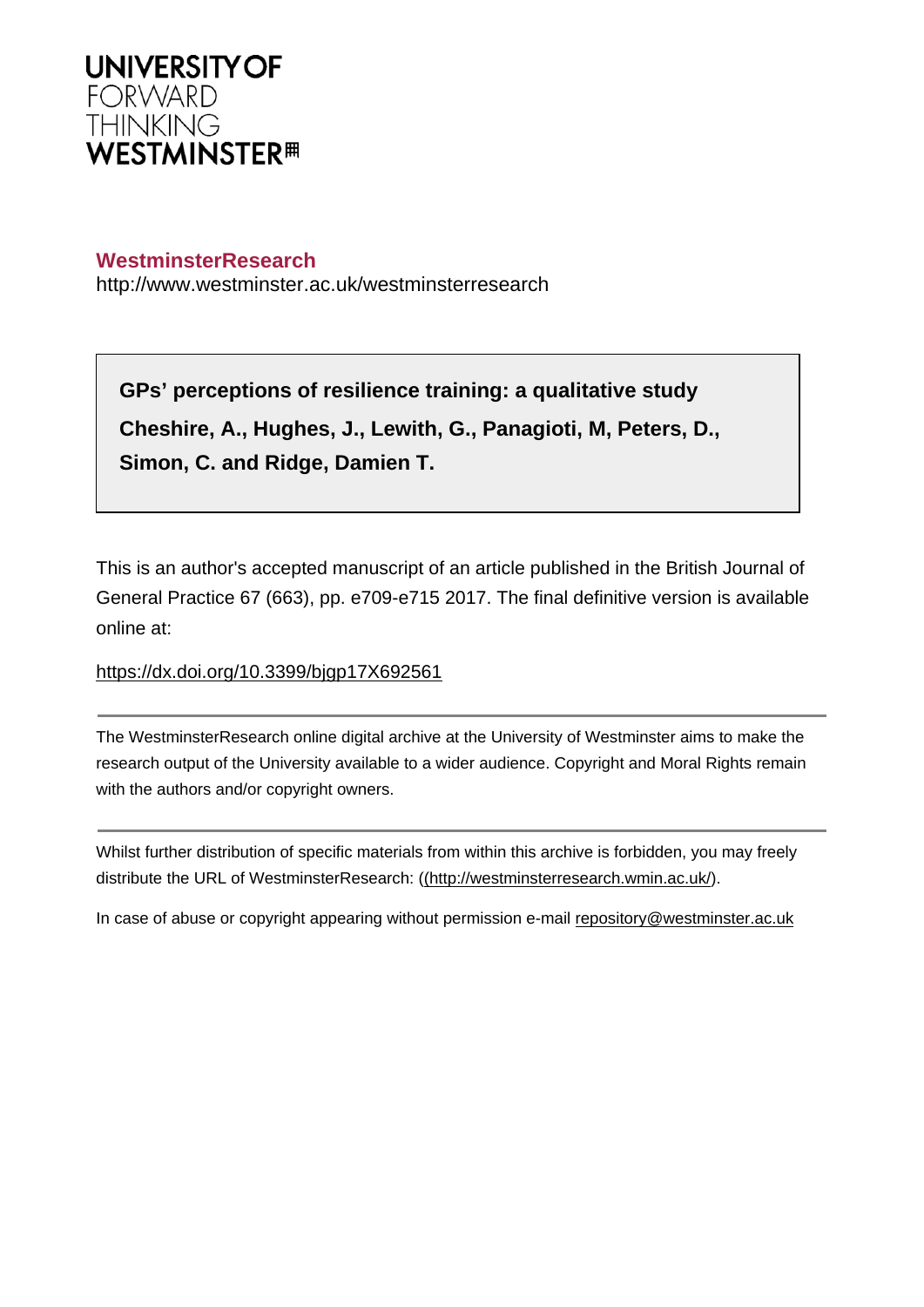# **Title: One size does not fit all: exploring GPs' perceptions of resilience training**

**Running title: GP resilience training**

Anna Cheshire

University of Westminster, Department of Psychology, 115 New Cavendish Street, London, W1W 6UW Telephone: 020 7911 5000 email: [a.cheshire@westminster.ac.uk](mailto:a.cheshire@westminster.ac.uk) 

John Hughes

Royal London Hospital for Integrated Medicine, UCLH NHS Trust, 60 Great Ormond Street, London, WC1N 3HR Telephone: 0203 4488883 email: [John.Hughes@uclh.nhs.uk](mailto:John.Hughes@uclh.nhs.uk)

#### Damien Ridge

University of Westminster, Department of Psychology, 115 New Cavendish Street, London, W1W 6UW Telephone: 020 7911 5000 email: [d.ridge@westminster.ac.uk](mailto:d.ridge@westminster.ac.uk) 

#### Maria Panagioti

NIHR School for Primary Care Research, Manchester Academic Health Science Centre, University of Manchester, Manchester, M13 9PL Tel: 161 306 0665 email: [maria.panagioti@manchester.ac.uk](mailto:maria.panagioti@manchester.ac.uk)

David Peters

University of Westminster, Westminster Centre for Resilience, 115 New Cavendish Street, London, W1W 6UW Tel: 020 7911 5000 email: [petersd@westminster.ac.uk](mailto:petersd@westminster.ac.uk)

#### Chantal Simon

GP Partner, The Banks and Bearwood Medical Centres, Bournemouth BH3 7AT Tel: 01202 593444 and Medical Director for Professional Development, Royal College of General Practitioners email: Chantal.Simon@rcgp.org.uk

#### George Lewith

Professor of Health Research, Primary Care, University of Southampton, Aldermoor Health Centre, Aldermoor Close, Southampton SO16 5ST Tel: 02380 241073 and visiting Prof University of Westminster Centre for Resilience. email: gl3@soton.ac.uk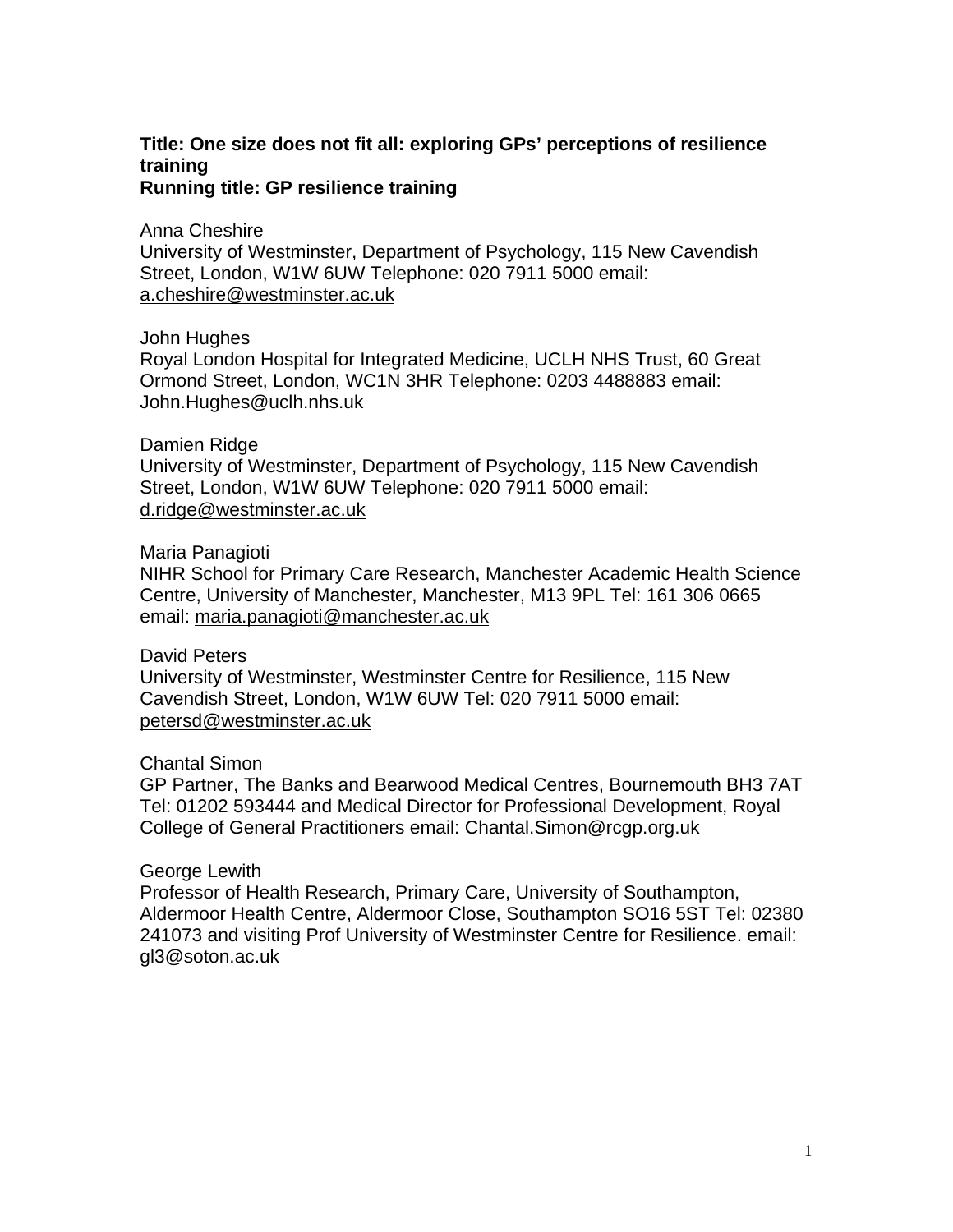#### **Title: One size does not fit all: exploring GPs' perceptions of resilience training Running title: GP resilience training**

## **ABSTRACT**

**Background:** GPs are reporting increasing levels of burnout, stress and job dissatisfaction, and there is a looming GP shortage. Promoting resilience is a key strategy for enhancing the sustainability of the healthcare workforce and improving patient care.

**Aim:** To explore GPs' perspectives on the content, context and acceptability of resilience training programmes in General Practice, so as to build more effective GP resilience programmes.

**Design:** The study design was qualitative, with data collected from two focus groups and seven one-to-one telephone interviews.

**Method:** Focus groups (n=15) and interviews (n=7) explored the perspectives of currently practising GPs in England, recruited through convenience sampling. Data were collected using a semi-structured interview approach and analysed using thematic analysis.

**Results:** Participants perceived resilience training to be potentially of value in ameliorating workplace stresses. Nevertheless, uncertainty was expressed regarding how best to provide training for stressed GPs who have limited time. Participants suspected GPs most likely to benefit from resilience training were the least likely to engage, as stress and being busy worked against engagement. Conflicting views were expressed about the most suitable training delivery method for promoting better engagement. Participants also emphasised that training should not just place the focus on the individual, and should also focus on organisation issues.

**Conclusion:** A multi-modal, flexible approach based on individual needs and learning aims, including resilience workshops within undergraduate training and in individual practices, is likely to be the optimal way to promote resilience.

Keywords: primary health care, general practitioners, professional burnout, coping skills, psychological resilience, training

#### **How this fits in**

- **Resilience training is one of a number of potential tools to tackle the current unprecedented challenges in primary care.**
- **Although resilience training is acceptable to GPs, a major challenge is improving access to training for those most in need.**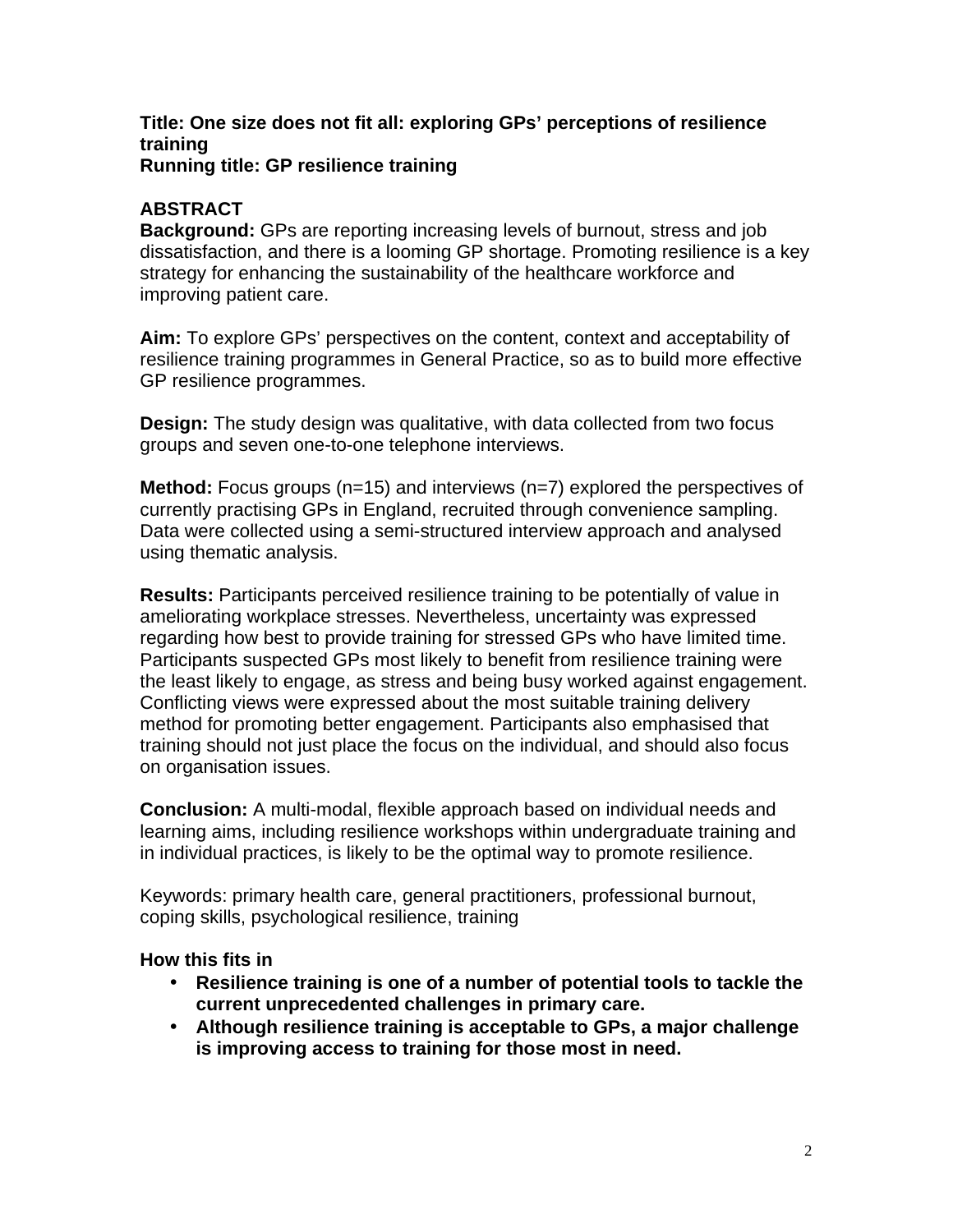- **A multi-modal, flexible approach based on individual and practice needs/learning aims is an ideal way to increase access to resilience training.**
- **Organisational approaches to resilience are vital: an exclusive focus on improving individual coping risks sidestepping the systemic challenges shaping primary care.**

## **INTRODUCTION**

Primary care delivers 90% of National Health Service (NHS) activity through General Practitioners (GPs) ([1](#page-13-0), [2\)](#page-13-1). However, GPs are currently describing a highly demanding and stressful work environment. Issues include high workloads ([3\)](#page-13-2), lengthy working hours [\(4](#page-13-3)), and sustained cognitive and emotional challenges ([5\)](#page-13-4). Although many derive joy, meaning, and satisfaction from their work ([6,](#page-13-5) [7\)](#page-13-6), many also report high levels of stress and job dissatisfaction, while up to 50% experience burnout. There are serious implications for GPs themselves, service delivery and the quality of patient care [\(8-11](#page-13-7)). The below target recruitment of medical trainees to general practice and the low retention rates of qualified GPs are key factors contributing to a workforce crisis ([11-13](#page-13-8)).

Promoting resilience is a key strategy for enhancing the sustainability of the healthcare workforce and improving patient care [\(14\)](#page-13-9). Resilience is an individual's ability to adapt and manage stress and adversity; it is not a static trait but varies with circumstances, knowledge, skills, and attitudes [\(15](#page-13-10)). Resilience has the potential to improve physician wellness by mitigating distress, especially when used for prevention rather than as a response to existing problems [\(16,](#page-13-11) [17](#page-13-12)). Evidence suggests that resilient doctors deliver higher quality care, and are less prone to medication errors and becoming sick or leaving practice, all of which reduce costs for the NHS [\(14,](#page-13-9) [15\)](#page-13-10). Approaches to promoting resilience in clinicians are increasingly viewed as 'multifaceted', requiring a combination of personal, social and workplace features [\(18](#page-13-13)). Recent evidence suggests that physician resilience is a shared responsibility of the individual and the healthcare organization ([19](#page-14-0), [20](#page-14-1)): Organisational and multi-component interventions are more effective at reducing burnout and improving resilience compared to those solely targeting the individual [\(15,](#page-13-10) [17\)](#page-13-12). Tangible improvements in General Practice are more likely with the application of practice-wide resilience programmes to promote not just personal well-being, but also relationships between the whole team [\(17\)](#page-13-12).

A core prerequisite for improving resilience in General Practice is to understand the needs of GPs and tailor resilience programmes accordingly. A number of international studies have found useful GP approaches to dealing with stress include mindful self-compassion and self-awareness, optimism, adaptability and prioritization, teamwork and supportive relationships, and job-related gratification ([6,](#page-13-5) [18,](#page-13-13) [21,](#page-14-2) [22\)](#page-14-3). In the UK, two recent qualitative studies concurred that the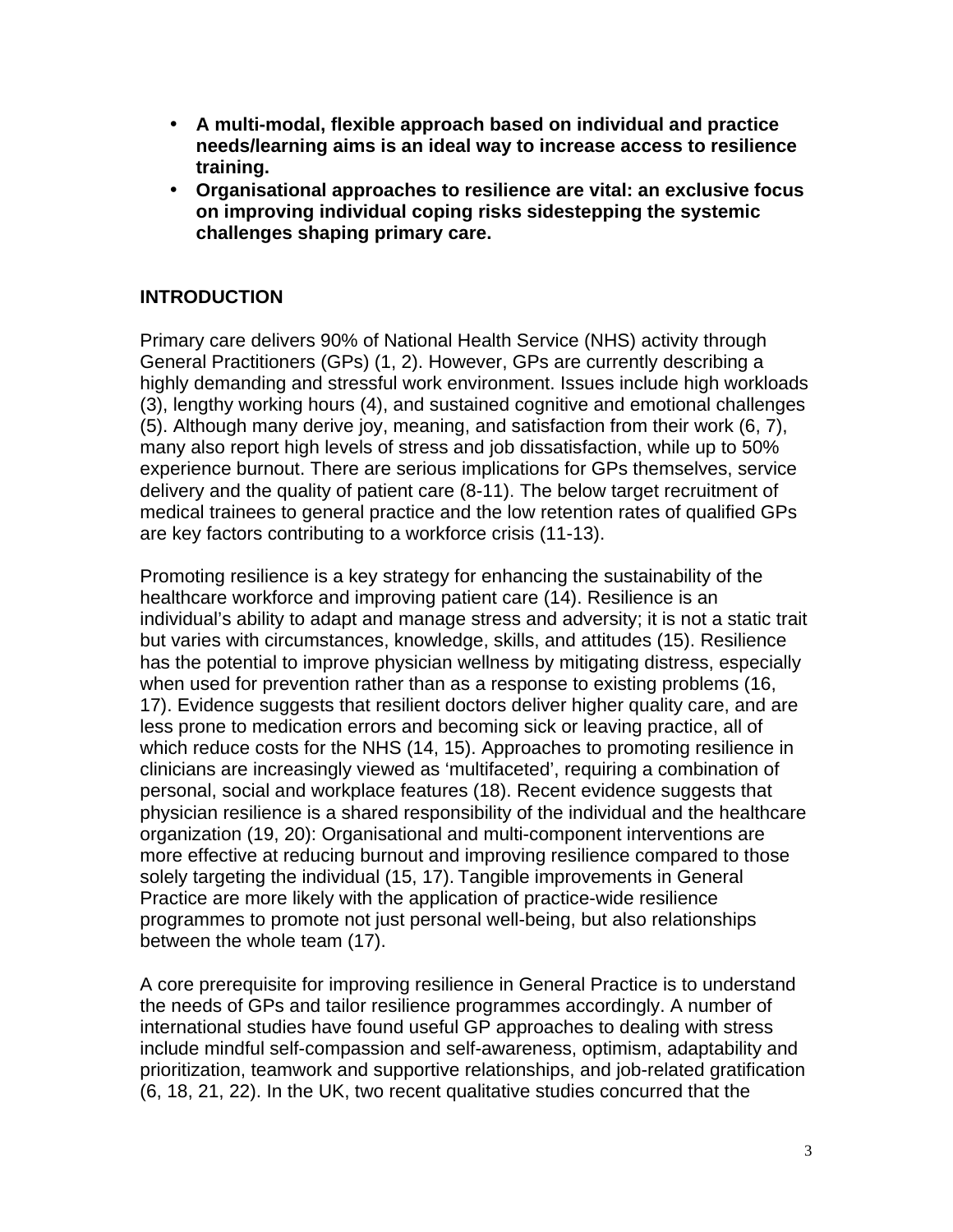emotional lives and stresses of GPs are largely shaped by NHS factors and that resilience consists of a synergy of personal characteristics (self-worth, flexibility, organisational skills, assertiveness, humour) and professional and organisational promoters (strong management support, teamwork, workplace buffers and resources) [\(23](#page-14-4), [24](#page-14-5)). The King's Fund report 'Understanding pressures in General Practice' offers a useful insight on ways of more effectively helping practitioners with growing pressures [\(25](#page-14-6)), but the exact content and the acceptability of these propositions by GPs remains unclear.

In the curent study, we collected qualitative data to elicit GPs' perspectives on the content, context and acceptability of resilience training programmes in General Practice. Our aim was to offer an insight of the GPs' personal experience in resilience and identify the attractive elements of resilience programmes and participating challenges, in order to build more effective GP resilience programmes.

#### **METHODS**

# **Design**

Focus groups allowed GP discussions regarding what GPs needed to support and build their resilience. GPs are busy [\(25](#page-14-6)), thus more flexible telephone interviews (covering the same topics) were offered to those unable to attend a focus group. The interview topic guide was additionally informed by themes emerging from the group discussions [\(26](#page-14-7)). The study uses an existing qualitative dataset ([24](#page-14-5)).

#### **Participants and recruitment**

Recruitment packs including participant information sheets were made available to GPs at the resilience talk delivered at the RCGP 2015 Annual Conference. Additionally, a study flyer was placed on the RCGP website and sent to local RCGP faculties and medical committees. We exploited our extensive primary care contacts targeting GP gatekeepers, asking them to distribute our flyer to their contacts, and using snowballing - with those recruited asked to contact colleagues about the study.

Inclusion criteria were: currently practising as a GP in England. GPs who expressed an interest were emailed a participant information sheet and consent form, and invited to a focus group in London or Bournemouth or a telephone interview. Participants received no financial reimbursement for participation.

Twenty-two GPs participated in the study (January to March 2016): two focus groups (Bournemouth, n=8; London, n=7) and seven telephone interviews. We recruited a wide demographic in terms of age, sex, type of GP, practice type and working hours (Table 1).

*<Insert Table 1 about here>*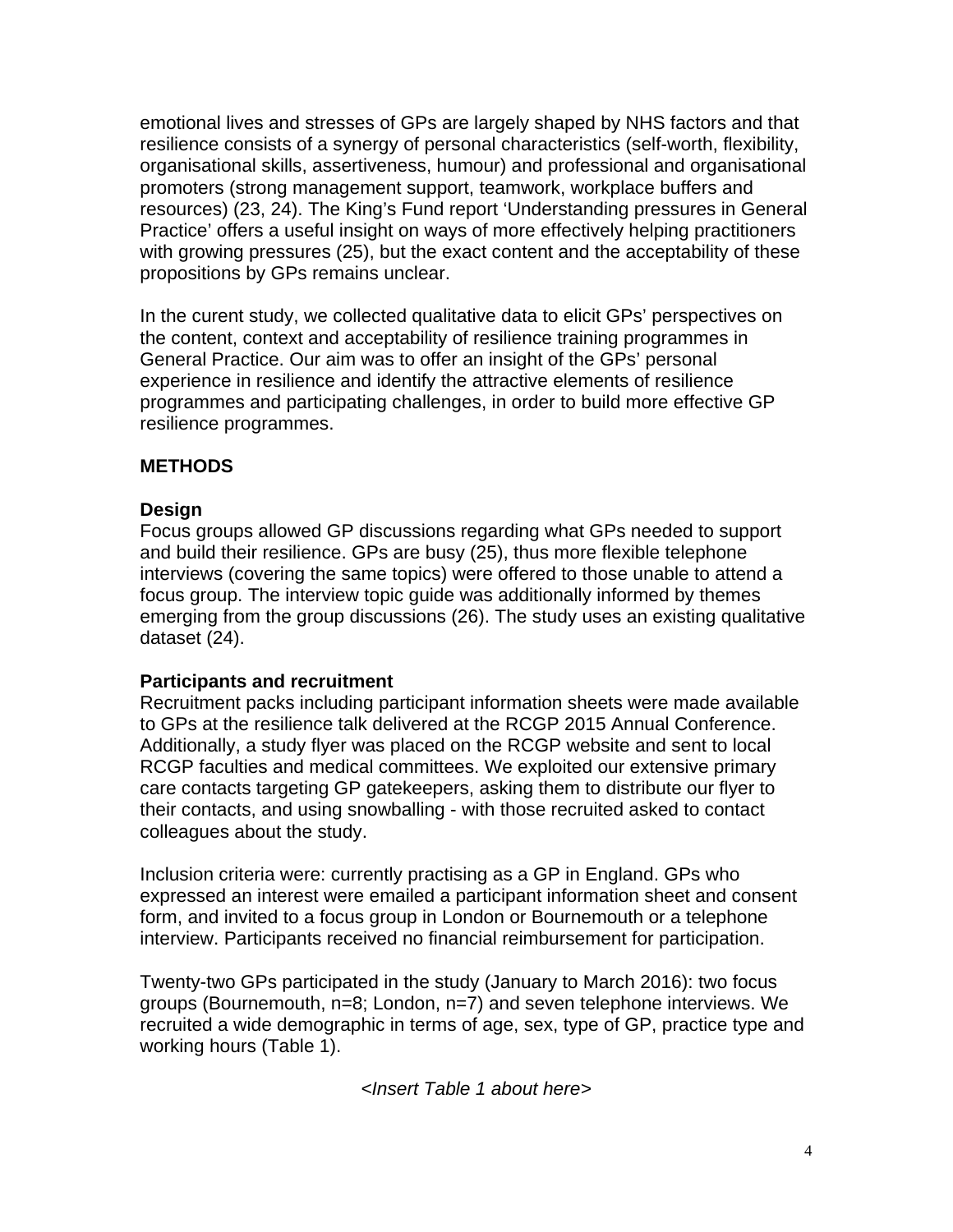## **Data collection**

We adopted a semi-structured approach to data collection. We asked GPs what they needed to support and build their resilience including type of support, format of delivery, improving accessibility of support, and their perceptions of resilience training. Focus groups lasted 37 and 77 minutes, interviews 35-65 minutes, all were conducted by an experienced qualitative researcher. Discussions in focus groups flowed easily and, once the facilitator raised a topic, minimal facilitation was required. Focus groups allowed debate and drawing out of issues, whilst interviews explored underlying issues and in depth individual experiences ([27](#page-14-8)). The point of data saturation [\(28\)](#page-14-9) – no new themes of interest were emerging  $$ was debated between the first authors, and determined to be 22 participants. Interviews and groups were recorded and transcribed verbatim; transcripts were checked for accuracy and anonymised.

#### **Analysis**

A constructivist epistemological approach was adopted. Constructivism acknowledges that there is not one objective 'reality', rather reality will be experienced depending on the varying interpretations each individual brings to a situation. Thus, we took the position that we would prioritise different subjective GP experiences and perceptions ([29](#page-14-10)). Data were analysed inductively ([30\)](#page-14-11): we did not test a specific hypothesis, rather we developed our findings on resilience based on what participants were telling us were the important issues, i.e. research themes were teased out of the data using thematic analysis ([31](#page-14-12)) was used. Two researchers immersed themselves in the data, repeatedly reading the transcripts to understand participants' experiences. Key issues, concepts and themes arising from the data were identified and debated, creating a draft-coding framework that was discussed with the research team, to construct the final conceptual framework. Transcripts were coded and explored in NVivo software ([32](#page-14-13)) and findings were written up into a draft which was then debated and finalised by all authors. We have successfully used similar approaches to analysis previously [\(24](#page-14-5)).

# **FINDINGS**

Findings on GPs' perceptions of what kind of support GPs need to build resilience are presented below under the following themes: Perceptions of resilience training, resilience training course content, and delivery of resilience training.

*<Insert Table 2 about here>*

#### **Perceptions of resilience training**

All participants spoke at length about what they perceived to be key challenges associated with the GP role, described in our earlier study [\(24\)](#page-14-5). Participant's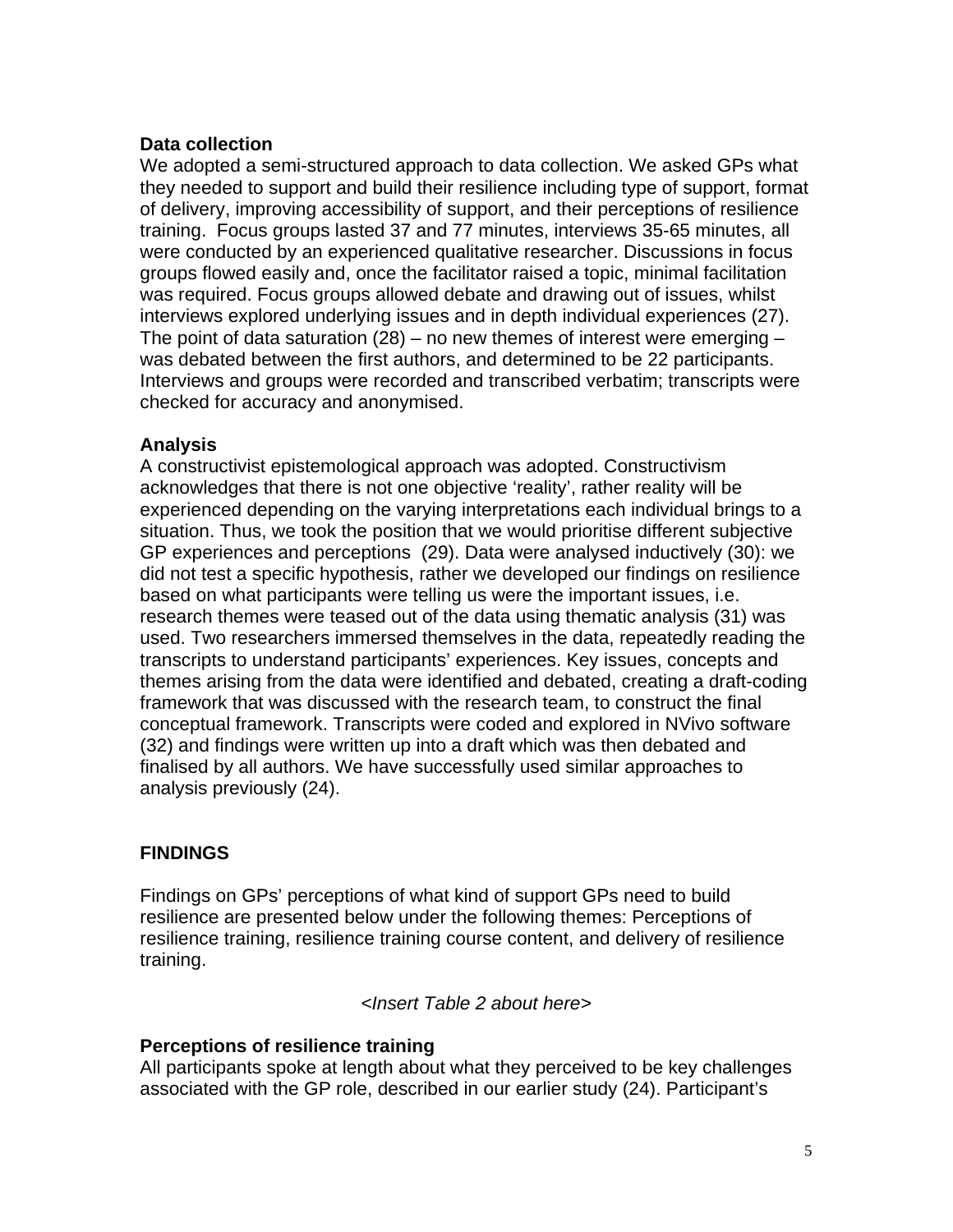perceived resilience training to be potentially valuable in ameliorating workplace stresses. Those who had undertaken resilience training themselves, or knew of colleagues who had, spoke favorably of this approach.

*'As I said, there's a couple of people that I've heard have been on the resilience say it's quite good.'* P14F, 57, FT

*'Improving the way that people manage their own stress is certainly valuable.'* P25M, 38, PT

 $\mathcal Y$ 

benefit GPs. It was noted that some GPs already possessed good resilience skills and techniques for coping with workplace stress. Participants suspected GPs whose current stress levels were highest would be most likely to benefit from resilience training. However, this group were considered least likely to partake in training, as ironically, their stress levels were seen as impinging on their ability to engage.

*'Well I think some people innately can always look at the cup half full can't they, and I probably have that personality or I wouldn't have survived this long, so I think that can be trained.'* P3F, 59, FT

Additionally, GPs highlighted that organisational factors also needed to be considered in relation to GP stress. Here, it was considered that there was only so much an individual GP could do to manage stress, given the extent of work pressures they faced.

*'What you've got to be careful to do is not ignore the fact that, actually, maybe, for most of us, we are not coping with the stressors because there's too much stress, not because we're not resilient enough. And therefore if you don't solve the root cause you get nowhere.'* FG2M

#### **Resilience course content**

There was considerable agreement among participating GPs regarding what should be included in resilience training. Participants frequently drew on personal experiences of what had helped them, or cited approaches for which they felt a strong evidence-base existed. Many had successfully used mindfulness/meditation or yoga/breathing exercises, and these were viewed as effective techniques. Additional techniques and topics suggested for inclusion were lifestyle advice (including exercise and dietary advice), general stress management advice (including relaxation/self-care techniques), and better understanding of the physiology of the stress response.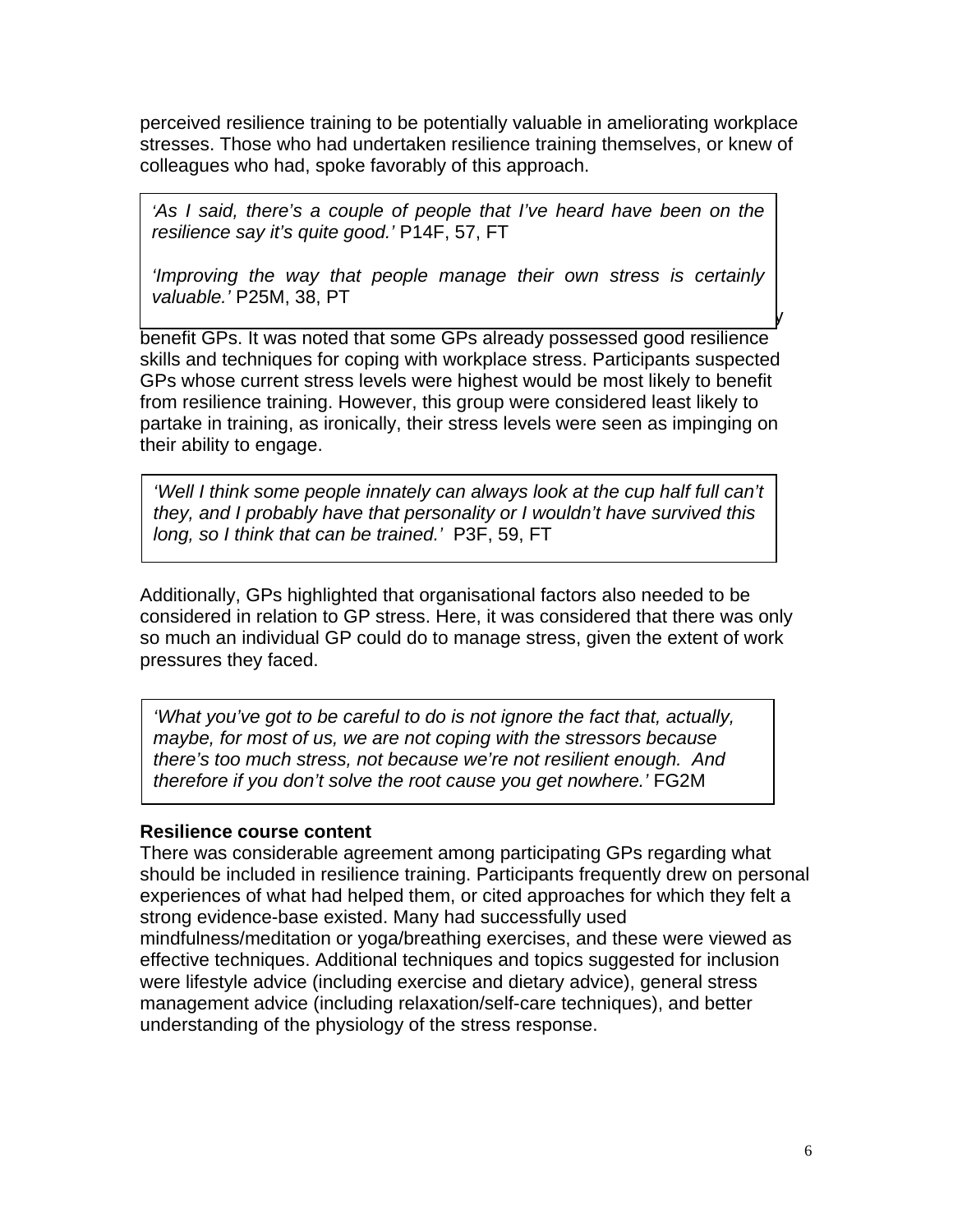*'Acceptance and commitment training. … is like a third wave of behavioural therapy, beyond CBT, but it's very much about reconnecting with your values, but using mindfulness alongside reconnecting with your values.'* P30

*'I'm a little bit biased and seeing the value of meditation and deep breathing and yoga and stuff like that. Yeah, just a little bit of office yoga to stretch out your body at your desk. Just some deep breathing techniques which are really simple but really powerful. And, yeah, I think everyone should learn how to meditate and I think GPs probably as much as or more, need it more than anyone. Because you can take two minutes out and re centre yourself when you're feeling super stressed in the middle of things just by doing those things. And so I think those techniques are very useful.'* P24F, 36, PT

*'Just try to re-encourage my colleagues about the absolute basics of their own health and wellbeing self care, so I know there are loads of people who eat junk food to get through the day, or don't eat all, so one of the things which I would think would be really key would be finding ways of encouraging people, to just remind them that they're not gods, or different from other human beings. And that they need some basics* 

Some participants highlighted that it would be beneficial to include practical *in terms of food and exercise and fresh air and a break, if it's at all*  approaches to reducing stressors in the GP workplace. Training here could include advice to address some of the challenges faced in a practice and/or at local level, including improving communication and support amongst work colleagues and simple practical approaches to improving workplace efficiency.

*'So in a GP surgery, if you have an approach where the patient demand is never met, helping the practice establish the best system to manage the work on the day seems like a practical solution.'* P4

*'A lot of the solutions need to be either local or almost practice based … the practices that are coping better have a better sense of team.'* P25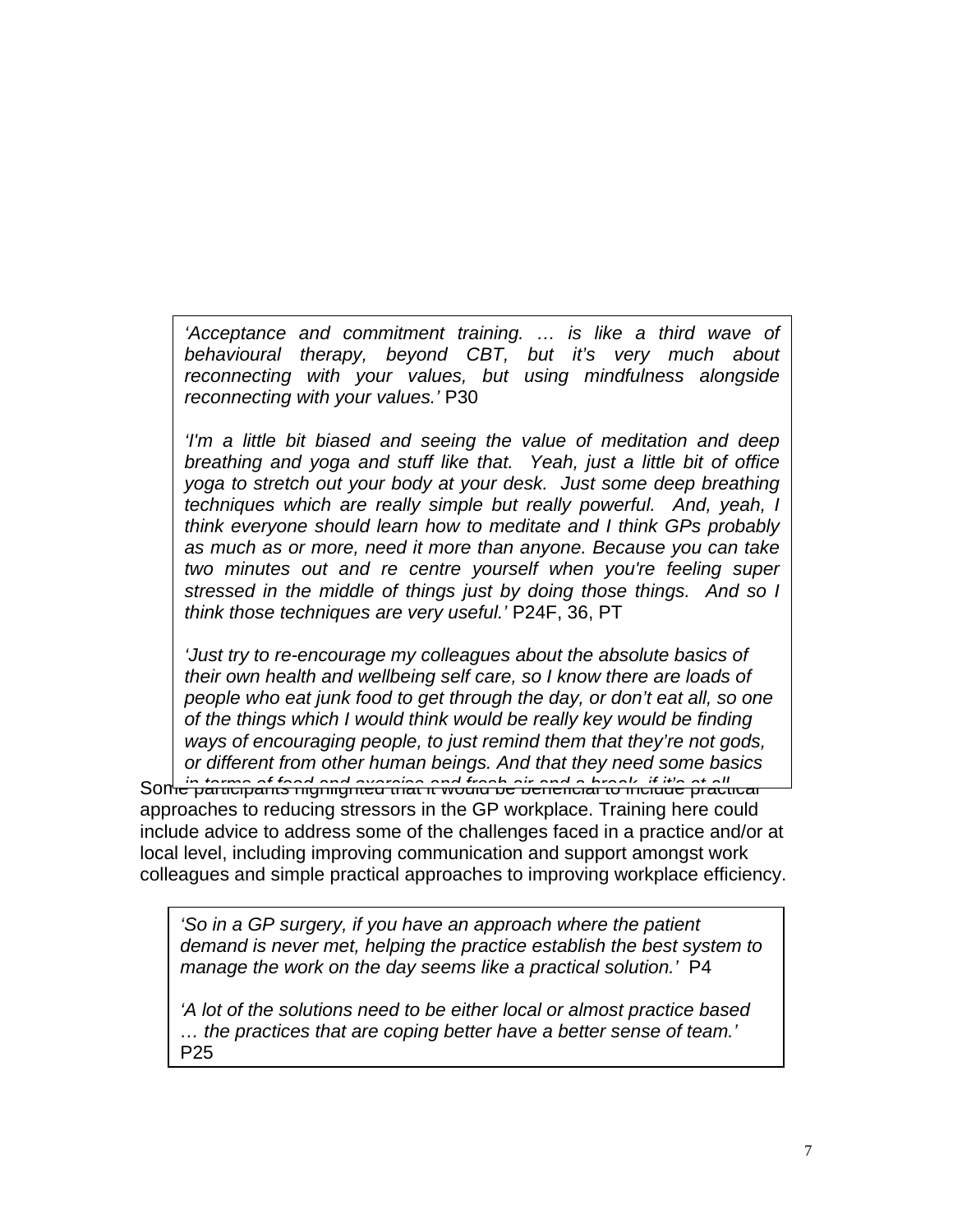Others highlighted that being able to share experiences with peers was particularly therapeutic, engendering support and problem solving amongst colleagues. However, there were suggestions that skilled facilitation could ensure that forums did not become a detrimental 'moan fest'.

*'I think being in a group setting where other people say, yes I find that really hard too … I think knowing that other people feel like that too is comforting and that it's not just you feeling that you're going off the boil and you can't do this anymore.'* P14

 $\mathsf{O}\mathsf{t}$  for  $\mathsf{I}$ GF 'It's important to have that space to decompress but there's something  $\mid$ <sub>as</sub>  $\left| \right.$  around making sure it doesn't get depressing and just a moan fest.' P24

*'I suppose one of the things that's useful about the work that's being done at the moment is that there's a language which is developing to describe what resilience means and how we've become a bit more resilient to the stressors in our lives. And there's a bit more out there. There's a bit more of an evidence base. There's a bit more of an ability and an expertise to talk about it.'* P25

# **Delivery of resilience training**

When discussing the *mode* of resilience training, views were much more conflicted and a key challenge was highlighted: how to provide training for busy and stressed GPs who find it difficult to allocate time for training? The majority felt that a one-off group workshop, ideally half a day in length, would be optimal not taking up too much time yet providing a valued group experience. However, some participants warned that a one-off workshop could be 'pointless'; effective training requires continuous learning. These participants preferred approaches like autonomous resilience groups responsible for their own continuing education, despite challenges involved for GPs in attending regular groups.

*'Yeah, I guess a half day course is good because it just requires a one off time commitment whereas weekly courses are a little bit more of an investment.'* P24

*'I think if they're going to be just one off activities, that's pointless, absolutely pointless. And I really think this has to be a continuing thing. … So I would say, if you're going to do resilience training, it can't be just one off events, it's got to be something that can be continuous and done again and again, and perhaps little groups can be autonomous in training themselves rather than getting people in all the way to provide the training. Fair enough about getting people to start off the training, but certainly to create autonomous groups who could then train themselves.'* P26M, 45, PT

*'Schwartz Rounds<sup>a</sup> , The Balint Group<sup>b</sup> or even just slightly less formal peer learning groups.'* P30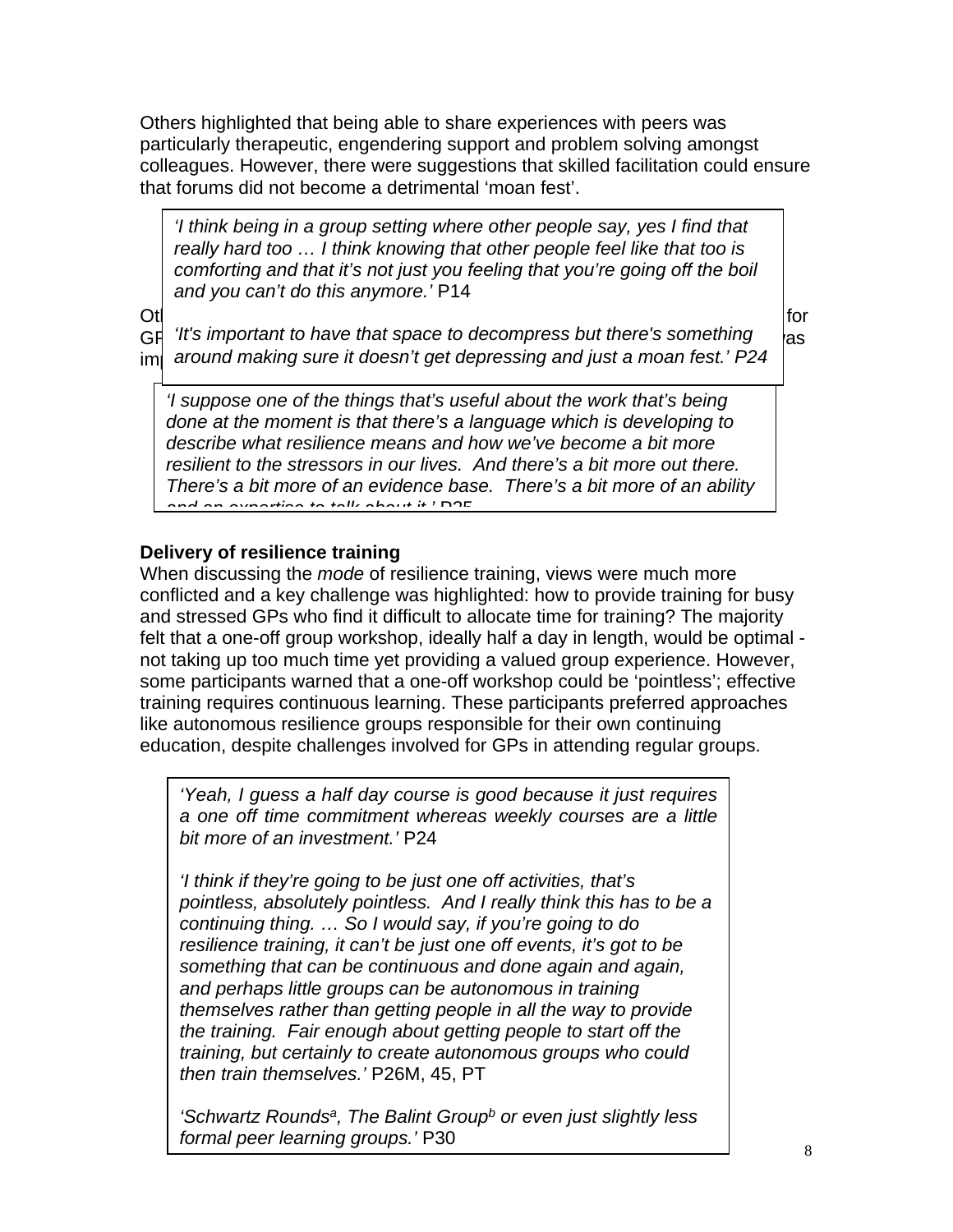*<sup>a</sup>Schwartz rounds aim to support staff in their work in order to promote compassionate patient care. They are structured groups where healthcare staff (clinical and non-clinical) come together to discuss the emotional and social aspects of their work.*

*<sup>b</sup>A Balint Group is for clinicians to present case studies from their own practice to dicuss with the group, discussion have a particular focus on the clinician-paitent relationship.*

Online training and forums were favoured by some GPs, allowing busy GPs to access resources at a time and place convenient for them. However others disagreed, suggesting GPs already spent too much time on their own at a computer.

*'I do think face to face forums are really good too, but I suppose the thing about the online is just the reach, because I know one of the massive limiting factors is just time and logistics, so that's where I think online would come into their own. … I could imagine it being like an online module, with different aspects of wellbeing, with all sorts of links to things and some will inspire some people and some won't. But it might be that some sort of real basics, like how to look after your health, what sorts of exercise is important, what food, then let's think about your psychology, mindfulness is one option, other sorts of relaxation exercises are another, but I also think another sort of sub module would be about relating, so actually really trying to make sure you've got space to connect with other people.'* P30

Thus a multi-modal approach/flexible approach based on individual needs and learning aims was considered to be the ideal offer. Others suggested supplementary material to support one-off training groups including Apps or an 'online toolkit .

*'I guess probably the way that I would work it is that it is supposed to be multimodal. Different people like things different ways.'* P25

*'But the other thing I was thinking about when you were first talking about it, was an app or something. Because you know things like Headspace and just to have a change in the way that you approach your day which is needed and so having just an app popping up and going, have you done ten breaths today? Or whatever it is or, yeah, have you exercised this week?'* P24

*'A toolkit or a check kit that people can go online, a website, and say, these are some ideas that different GPs have found have helped them, why don't you give these a go, like a tick box.'* FG1M

Some highlighted that the inclusion of mentoring from more senior colleagues as part of resilience training or a 'buddy' could be beneficial to the long-term resilience of GPs. Similarly a training approach whereby GPs undergoing resilience training were expected to bring the skills they learnt back into their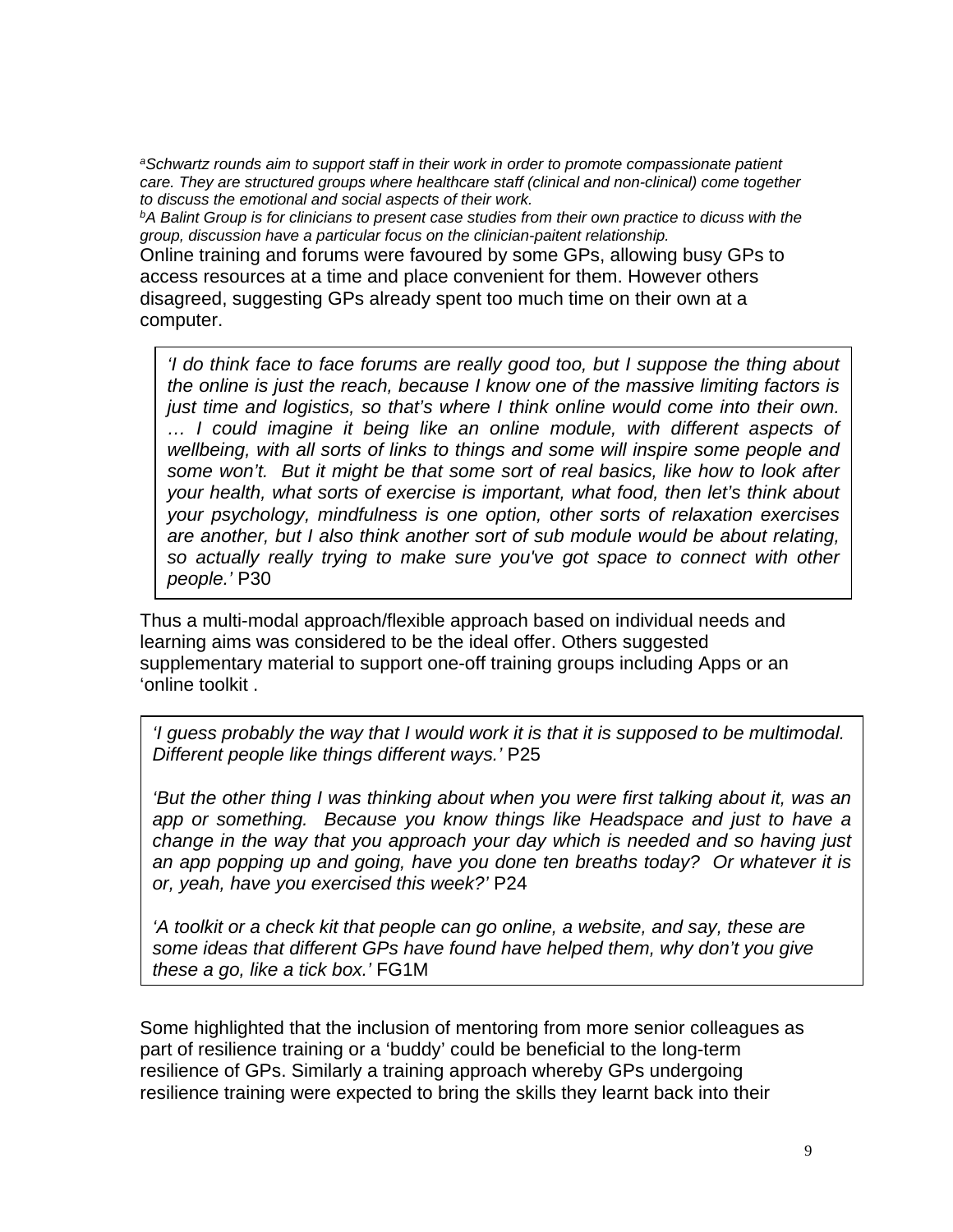practice was seen as a useful approach to disseminating the benefits from the training.

*And then different people can join and leave whenever they want, the idea being those people who actually attend the meetings learn how to become resilient and learn how, and then start feeling positive about life again. And the idea is then that would cascade to the practices they go back to.' P26*

*'The other idea I'd had was a buddying up programme, through the college, so just finding somebody in your area that you might touch base with once a month.'* P30

Given the fact that feeling part of a team within your own practice and offering mutual support was seen as bolstering GP resilience, some participants felt that it may be of benefit for resilience workshops to be conducted within their practice, or with a population of local GPs. Others suggested building resilience training into university medical training.

*'I think, a team is the most important thing. So I don't know, I think, yeah, within practices or local groups maybe.'* P24

#### **DISCUSSION**

#### **Summary**

Participants believed resilience training was could be of value in ameliorating the impact of workplace stress. They suggested resilience training should focus on mindfulness/meditation, yoga/breathing exercises, lifestyle advice (exercise and dietary advice), general stress management advice (relaxation/self-care techniques), and providing information on physiological mechanisms of stress and how to manage practical issues causing stress. They also felt that organised sharing of concerns with peers would be helpful. However, participants emphasised that resilience training should focus not only on individual factors, but take account organisation issues that needed addressing to reduce stress.

Reaching and engaging GPs with busy time schedules in resilience training was uncovered as a core challenge. Participants suspected GPs most likely to benefit from resilience training were the least likely to engage as their stress levels and sense of time pressure mitigated against engagement. There were conflicting views about how to encourage engagement (e.g. online vs in person, one off vs ongoing sessions). Overall a multi-modal, flexible approach based on individual needs and learning aims was considered ideal. Others suggested that resilience training should be built into undergraduate medical education and that developing resilience workshops within practices could increase access.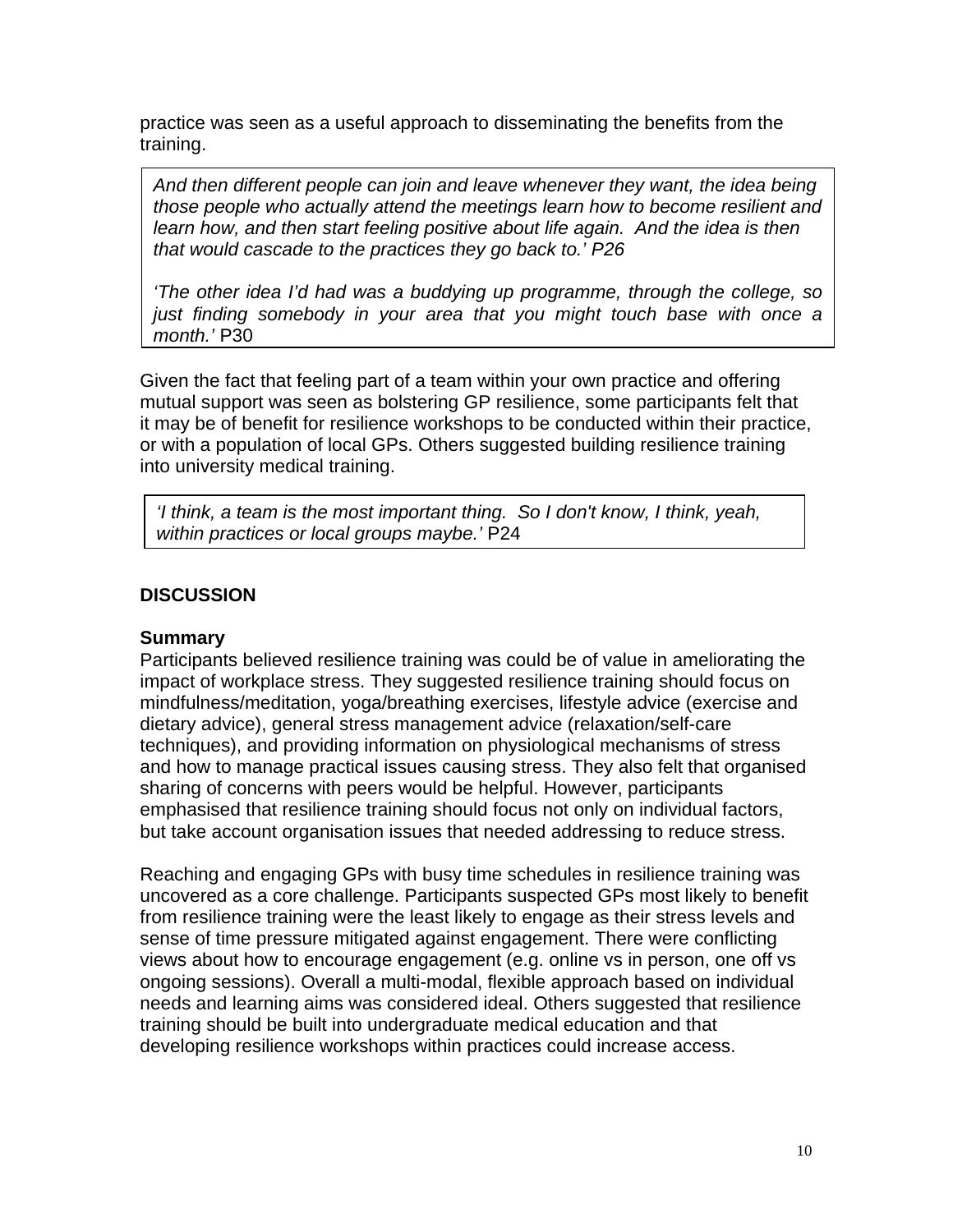#### **Strengths and limitations**

Our sample included a range of demographics, practices and roles. There were more females, salaried GPs than partners, and GPs from urban practices ([33,](#page-14-14) [34](#page-14-15)); but our proportion of full and part-time GPs was consistent with national figures [\(33\)](#page-14-14). Our sample size (n=22) was adequate for this type of qualitative study, and our data reached saturation for the issues relevant to the study ([35](#page-14-16)). Our sampling methods may have attracted GPs with an interest in resilience and time to participate. Interviews and focus groups provided a helpful combination of data collection methods.

#### **Comparison with existing literature**

Our research like other projects caution against viewing the problem of GPs' stress as an issue only to be tackled at the individual level, emphasising that organisational factors are a crucial determinant of stress [\(23,](#page-14-4) [24\)](#page-14-5) which continually impact on the individual ([36](#page-14-17)). Further, recent systematic reviews and meta-analyses have found that intervention programs for burnout in physicians can be significantly enhanced by adoption of organisation-directed (as opposed to physician-directed) approaches [\(19,](#page-14-0) [20\)](#page-14-1). Resilence is a shared responsibility of the the whole healthcare organisation.

There was consistency amongst our participants about the content they would like to see included in training. A number of participants practised mindfulness, meditation or yoga and proposed these self-regulation activities as part of resilience training. Current research and opinion suggests that, in medicine, resilience calls for more than just coping with stress; rather than merely bouncing back from adversity, doctors' resilience is associated with a set of positive characteristics that support self-care, well-being and flourishing in practice [\(18,](#page-13-13) [23](#page-14-4)). It has been suggested that resilience training should promote deeper selfawareness for lasting benefit [\(37](#page-14-18)). A 2016 review noted that research on improving GP well-being has been limited by its predominant focus on stressors, rather than to the development of positive mental health ([38\)](#page-14-19).

Whilst GP burnout and support needed for GPs is increasingly acknowledged ([39](#page-14-20)), GPs most in need of support are those who are least likely to access it. This suggests that any support offered to GPs will need to consider how to promote access to those most in need.

#### **Implications for research and practice**

The implications for practice are clear: when delivering resilience training, 'one size fits all' approaches are unlikely to be acceptable or effective. Although participants broadly agreed on the core content for resilience training, a wide variety of topics was suggested. Therefore programmes most likely to appeal are those based around a 'core curriculum' delivered in various formats (including blended learning online options), augmented by optional content exploring certain topics in-depth. Training will need to cover ways of promoting well-being,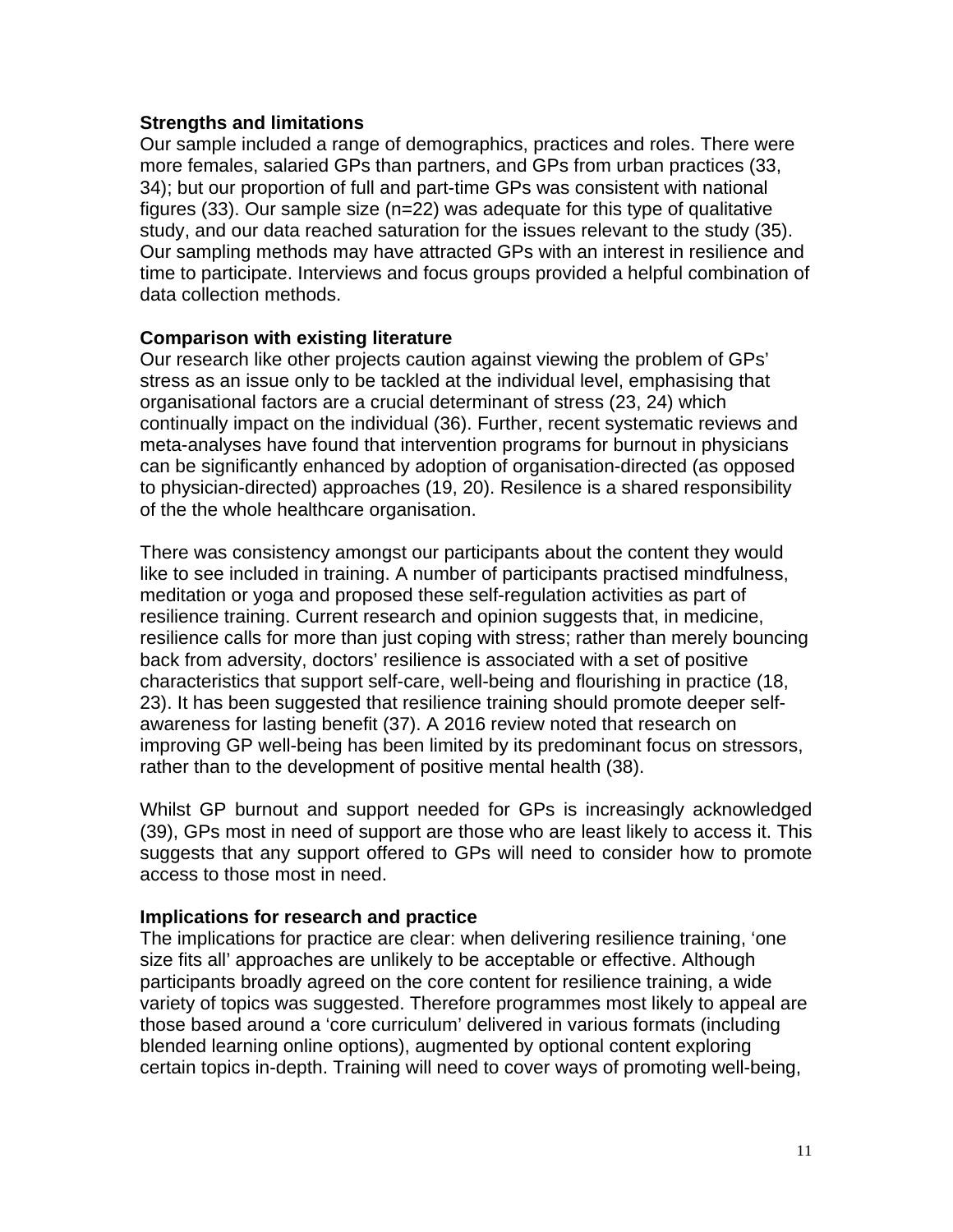self-awareness and better practice organization, as well as dealing with individual stress.

In order to meet GPs' diverse requirements, access to training should be convenient, multi-modal, flexible and responsive to personal learning needs. Training is promoted, or conversely may be undermined, at both personal and practice levels. Thus practice-based resilience training could be an effective way of addressing individual *and* local organsiational issues. There is, however, a growing recognition that primary care is at breaking point ([25](#page-14-6), [40](#page-15-0)).Thus systemic and organisational changes to the work environment of primary care alongside physician training [\(14](#page-13-9), [41](#page-15-1), [42](#page-15-2)) are necessary for improving resilience and retaining the primary care workforce. Further research to examine efficient organisational strategies to complement physician resilience training is warranted.

# **ADDITIONAL INFORMATON**

**Funding:** The study received funding from The Westminster Centre for Resilience and the Royal College of General Practitioners. The National Institute of Health Research (NIHR) School for Primary Care Research supported the time and the facilities of Dr Panagioti.

**Ethical approval:** Ethical approval for the study was obtained through the University of Westminster Ethics Committee. We confirmed (using the HRA decision tool and telephone/email correspondence with our Local Clinical Research Network) that NHS ethical approval was not required for this study.

**Competing interests:** We declare the following competing interests: DP runs the Westminster Centre for Resilience which delivers resilience training to doctors. CS commissions training courses (including resilience training) for the Royal College of General Practitioners, including their continuing professional development portfolio. AC, JH, MP and DR declare no competing interests.

#### **Acknowledgements:** We would like to thank:

- The Royal College of General Practitioners and Dragana Milosevic for supporting the study and providing funding
- All those who helped with recruitment, particularly Chris Manning, and the practices who hosted the focus groups and the staff who helped organize them
- All the participants who gave up their time to take part in the study
- A special appreciation for Prof George Lewith, for all his work and support on the project, who passed away during the writing of this paper.

#### **REFERENCES**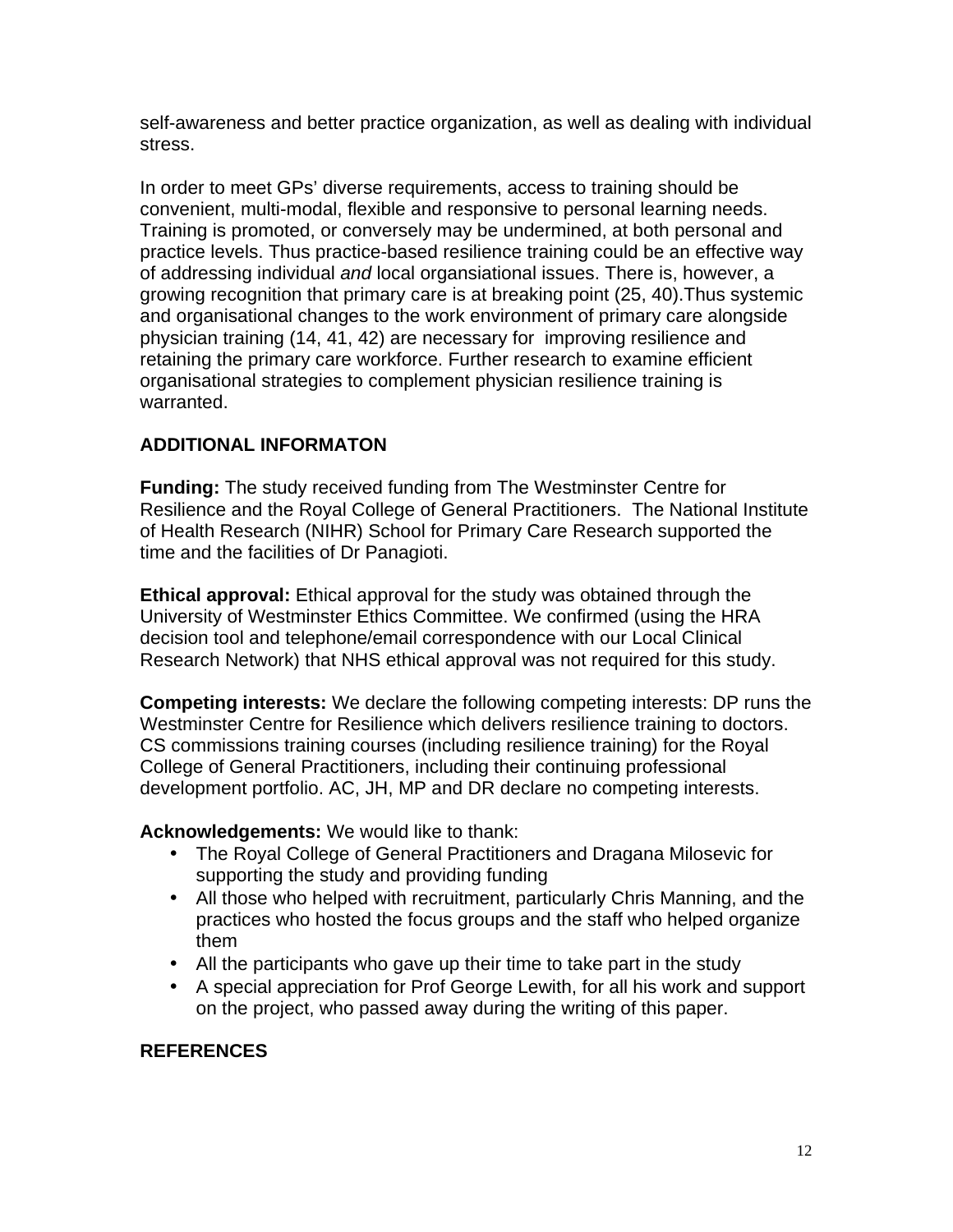<span id="page-13-0"></span>1. NHS England. Transforming Primary Care in London: A Strategic Commissioning Framework. London: NHS England, 2013.

<span id="page-13-1"></span>2. NHS England Analytical Service. Improving General Practice – a call to action. London: NHS England, 2013.

<span id="page-13-2"></span>3. Bell BG, Reeves D, Marsden K, et al. Safety climate in English general practices: workload pressures may compromise safety. J Eval Clin Pract. 2015;16(10):12437.

<span id="page-13-3"></span>4. Williams ES, Rondeau KV, Xiao Q, et al. Heavy physician workloads: impact on physician attitudes and outcomes. Health Serv Manage Res. 2007;20(4):261-9.

<span id="page-13-4"></span>5. Heponiemi T, Elovainio M, Presseau J, et al. General practitioners' psychosocial resources, distress, and sickness absence: a study comparing the UK and Finland. Fam Pract. 2014;31(3):319-24.

<span id="page-13-5"></span>6. Zwack J, Schweitzer J. If Every Fifth Physician Is Affected by Burnout, What About the Other Four? Resilience Strategies of Experienced Physicians. Acad Med. 2013;88(3):382-9.

<span id="page-13-6"></span>7. Lambert T, Smith F, Goldacre M. GPs' job satisfaction: doctors who chose general practice early or late. Brit J Gen Pract. 2013;63(616):e726-e33.

<span id="page-13-7"></span>8. Halbesleben JRB. Patient reciprocity and physician burnout: what do patients bring to the patient-physician relationship? Health Serv Manage Res. 2006;19(4):215-22.

9. Walocha E, Tomaszewski KA, Wilczek-Ruzyczka E, et al. Empathy and burnout among physicians of different specialities. Folia Med Carco. 2013;53(2):35-42.

10. Anagnostopoulos F, Liolios E, Persefonis G, et al. Physician burnout and patient satisfaction with consultation in primary health care settings: evidence of relationships from a one-with-many design. J Clin Psychol Med S 2012;19(4):401-10.

<span id="page-13-8"></span>11. Gibson J, Checkland K, Coleman A, et al. Eighth National GP Worklife Survey. Manchester, UK: Policy Research Unit in Commissioning and the Healthcare System (PRUComm). 2015.

12. Doran N, Fox F, Rodham K, et al. Lost to the NHS: a mixed methods study of why GPs leave practice early in England. Brit J Gen Pract. 2016:e128.

13. Spooner S, Gibson J, Rigby D, et al. Stick or twist? Career decision-making during contractual uncertainty for NHS junior doctors. Brit Med J Open. 2017;7(1):e013756. Epub 2017/01/27.

<span id="page-13-9"></span>14. Epstein RM. Realizing Engel's biopsychosocial vision: resilience, compassion, and quality of care. International journal of psychiatry in medicine. 2014;47(4):275-87. Epub 2014/08/03.

<span id="page-13-10"></span>15. Lown M, Lewith G, Simon C, et al. Resilience: what is it, why do we need it, and can it help us? Br J Gen Pract. 2015;65(639):e708-e10.

<span id="page-13-11"></span>16. Lee FJ, Stewart M, Brown JB. Stress, burnout, and strategies for reducing them: what's the situation among Canadian family physicians? Can Fam Physician. 2008;54(2):234-5.

<span id="page-13-12"></span>17. Johnson J, Panagioti M, Bass J, et al. Resilience to emotional distress in response to failure, error or mistakes: A systematic review. Clin Psychol Rev 2016;52:19-42. Epub 2016/12/06.

<span id="page-13-13"></span>18. Robertson HD, Elliott AM, Burton C, et al. Resilience of primary healthcare professionals: a systematic review. Br J Gen Pract 2016;66(647):e423-33. Epub 2016/05/11.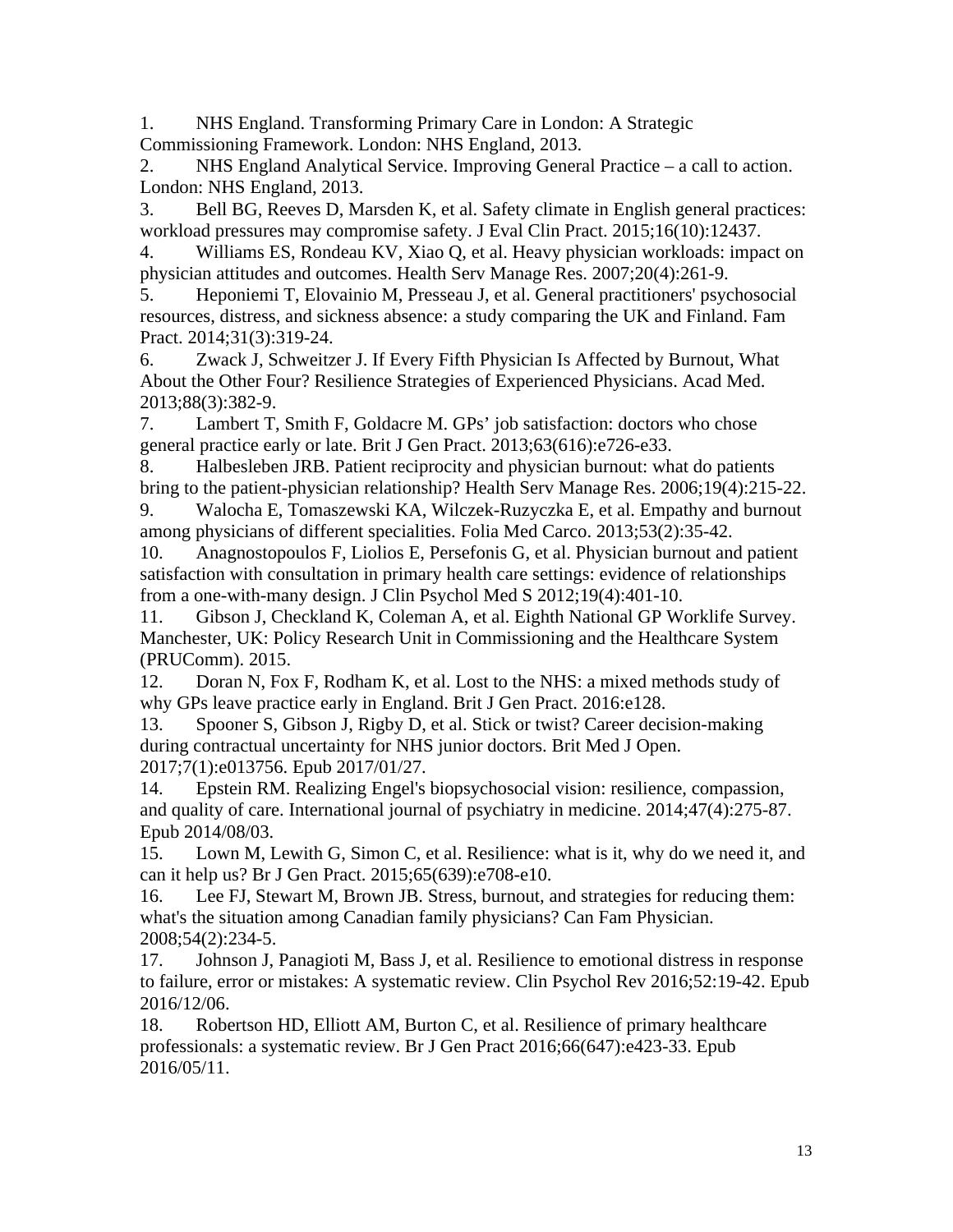<span id="page-14-0"></span>19. Panagioti M, Panagopoulou E, Bower P, et al. Controlled Interventions to Reduce Burnout in Physicians: A Systematic Review and Meta-analysis. JAMA internal medicine. 2017;177(2):195-205. Epub 2016/12/06.

<span id="page-14-1"></span>20. West CP, Dyrbye LN, Erwin PJ, et al. Interventions to prevent and reduce physician burnout: a systematic review and meta-analysis. Lancet. 2016;388(10057):2272-81. Epub 2016/10/04.

<span id="page-14-2"></span>21. Jensen PM, Trollope-Kumar K, Waters H, et al. Building physician resilience. Can Fam Physician 2008;54(5):722-9. Epub 2008/05/14.

<span id="page-14-3"></span>22. Lemaire JB, Wallace JE. Not all coping strategies are created equal: a mixed methods study exploring physicians' self reported coping strategies. BMC Health Serv Res. 2010;10(208):1472-6963.

<span id="page-14-4"></span>23. Matheson C, Robertson HD, Elliott AM, et al. Resilience of primary healthcare professionals working in challenging environments: a focus group study. Br J Gen Pract 2016;66(648):e507-15. Epub 2016/05/11.

<span id="page-14-5"></span>24. Cheshire A, Ridge D, Hughes J, et al. The personal is political: influences on GP coping and resilience. Brit J Gen Pract. 2017;In press.

<span id="page-14-6"></span>25. Baird B, Charles A, Honeyman M, et al. Understanding pressures in general practice. London: The Kings Fund, 2016.

<span id="page-14-7"></span>26. Minichiello V, Aroni R, Hays T. In-depth Interviewing: Principles, Techniques, Analysis. . Melbourne: Longman Cheshire; 1995.

<span id="page-14-8"></span>27. Stokes D, Bergin R. Methodology or methodolatry: An evaluation of focus groups and depth interviews. Qual Market Res. 2006;9(2):26-36.

<span id="page-14-9"></span>28. Morse JM. The Significance of Saturation. Qual Health Res. 1995;5(2):147-9.

<span id="page-14-10"></span>29. Charmaz K. Grounded theory: objectivist and constructivist methods. In: Denzin N, Lincoln Y, editors. Handbook of qualitative research 2nd ed. Thousand Oaks: Sage; 2000.

<span id="page-14-11"></span>30. Bowling A. Research Methods in Health: Investigating Health and Health Services. Buckingham, UK: Open University Press; 1997.

<span id="page-14-12"></span>31. Braun V, Clarke V. Using thematic analysis in psychology. Qual Res Psychol. 2006;3(2):77-101.

<span id="page-14-13"></span>32. QSR International. NVivo 9. 2011.

<span id="page-14-14"></span>33. NHS Digital. General and Personal Medical Services, England September 2015 - March 2016 Surrey, UK: The Health and Social Care Information Centre, 2016.

<span id="page-14-15"></span>34. SSRS. 2015 Commonwealth Fund International Survey of Primary Care Physicians in 10 Nations. New York: The Commonweath Fund, 2015.

<span id="page-14-16"></span>35. O'Reilly M, Parker N. 'Unsatisfactory Saturation': a critical exploration of the notion of saturated sample sizes in qualitative research. Qual Res. 2012.

<span id="page-14-17"></span>36. Ballatt J, Campling P. Intelligent Kindness: Reforming the Culture. London: rcpsych publications; 2001.

<span id="page-14-18"></span>37. Minford E. Resilience – Friend or Foe? : Action for NHS wellbeing; 2015 [cited 2017 February 2017]; Available from: [http://www.nhswellbeing.org/2015/09/resilience](http://www.nhswellbeing.org/2015/09/resilience-friend-or-foe/)[friend-or-foe/](http://www.nhswellbeing.org/2015/09/resilience-friend-or-foe/).

<span id="page-14-19"></span>38. Murray M, Murray L, Donnelly M. Systematic review of interventions to improve the psychological well-being of general practitioners. BMC Fam Pract. 2016;17(1):36.

<span id="page-14-20"></span>39. Matthews-King A. GPs to access mental health support from January Pulse. 2016 |22 November 2016.